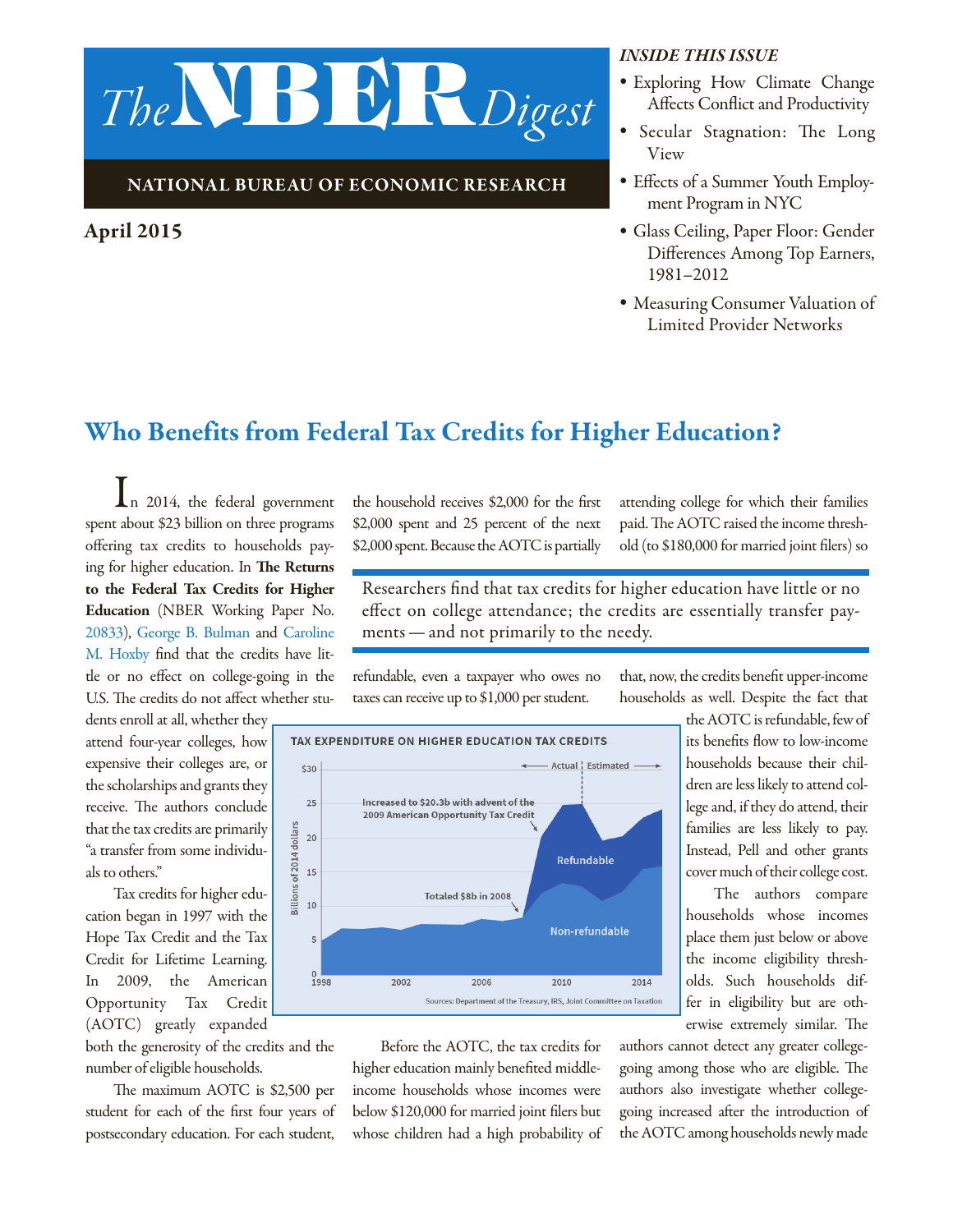eligible for credits. It did not.

The credits are often justified as "paying for themselves" under the notion that they raise educational attainment and consequent earnings. The evidence does not support this justification.

The way the credits work may explain why they do not affect collegegoing. The authors point out that a family has to pay tuition an average of 9 to

10 months before receiving the credits. A family that struggles to afford college in the first place may thus be unable to benefit from the credits.

—Linda Gorman

## Exploring How Climate Change Affects Conflict and Productivity

igher temperatures and greater rainfall, both potential consequences of climate change, are linked to increased conflict and declining productivity in two recent NBER studies. Temperature has the greater impact, but rainfall variation also plays a role.

The poorest countries usually are believed to be most affected by long-term climate change because they have few resources to adapt to changes. But the United States cannot fully escape the economic effects of changes in temperature, according to Does the Environment Still Matter? Daily Temperature and Income in the United States (NBER Working Paper No. [20750](http://www.nber.org/papers/w20750)). Looking at daily tem-

perature changes in U.S. counties over 40 years, the researchers estimate that productivity per individual workday declines 1.7 percent for each 1 degree C (1.8 degrees F) rise in temperature above 15 degrees C (59 degrees F). A weekday above 30 degrees C (86 degrees F) costs a county an average of \$20 per person in lost income. Hot weekends have no such effect.

It seems likely that "temperature matters because it reduces the

productivity of the economy's basic elements, such as workers and crops," write authors [Tatyana Deryugina](http://www.nber.org/people/tatyana_deryugina) and [Solomon](http://www.nber.org/people/solomon_hsiang)  [M. Hsiang](http://www.nber.org/people/solomon_hsiang). Various forms of adaptation might mitigate effects, but only to an apparently modest degree. Farmers can grow new

crops. Homeowners can buy air conditioners. But the study finds that the fall in U.S. income on days above 15 degrees C was

[20598](http://www.nber.org/papers/w20598)), which surveys 55 econometric studies of the connections between climate and conflict. By synthesizing the results of

Rising temperature and rainfall are associated with lower productivity and increased conflict, according to recent research.

largely unchanged between 1969 and 2011. The biggest drop was in farm income. Of the \$14.78 in lost per capita income during a warm day (24–27 degrees C) in an average county, all but \$3.03 came from lost farm income. This lack of adaptability suggests decreases in income growth if the globe continues to warm.

Using a "business as usual" projection under which policies do not slow climate



change, they estimate that warming temperatures could lower U.S. income growth by 0.06 to 0.16 percentage points annually.

Climate change may also increase the risk of conflict, according to Climate and Conflict (NBER Working Paper No. the prior research, this study concludes that there are statistically significant linkages between climate and conflict.

Again, temperature is the major driver. For every standard deviation rise in temperature, the frequency of interpersonal conflict increases by 2.4 percent, the study finds. Interpersonal conflict includes domestic violence, road rage, assault, murder, and rape. Intergroup conflict such as riots, eth-

> nic violence, land invasions, gang violence, civil war, and other political instability goes up even more: an average 11.3 percent for each standard deviation rise in temperature.

Some studies find that cooling in temperate locations during historical cold epochs can also increase conflict. Thus, the effects of temperature may be U-shaped, with deviations in either direction increasing the likelihood of conflict. Extreme rainfall also plays a role in boosting intergroup conflict.

A key question is whether climate causes violence directly or not. Many analysts argue that temperature affects economic outcomes, and that they in turn affect violence. Survey authors [Marshall](http://www.nber.org/people/marshall_burke)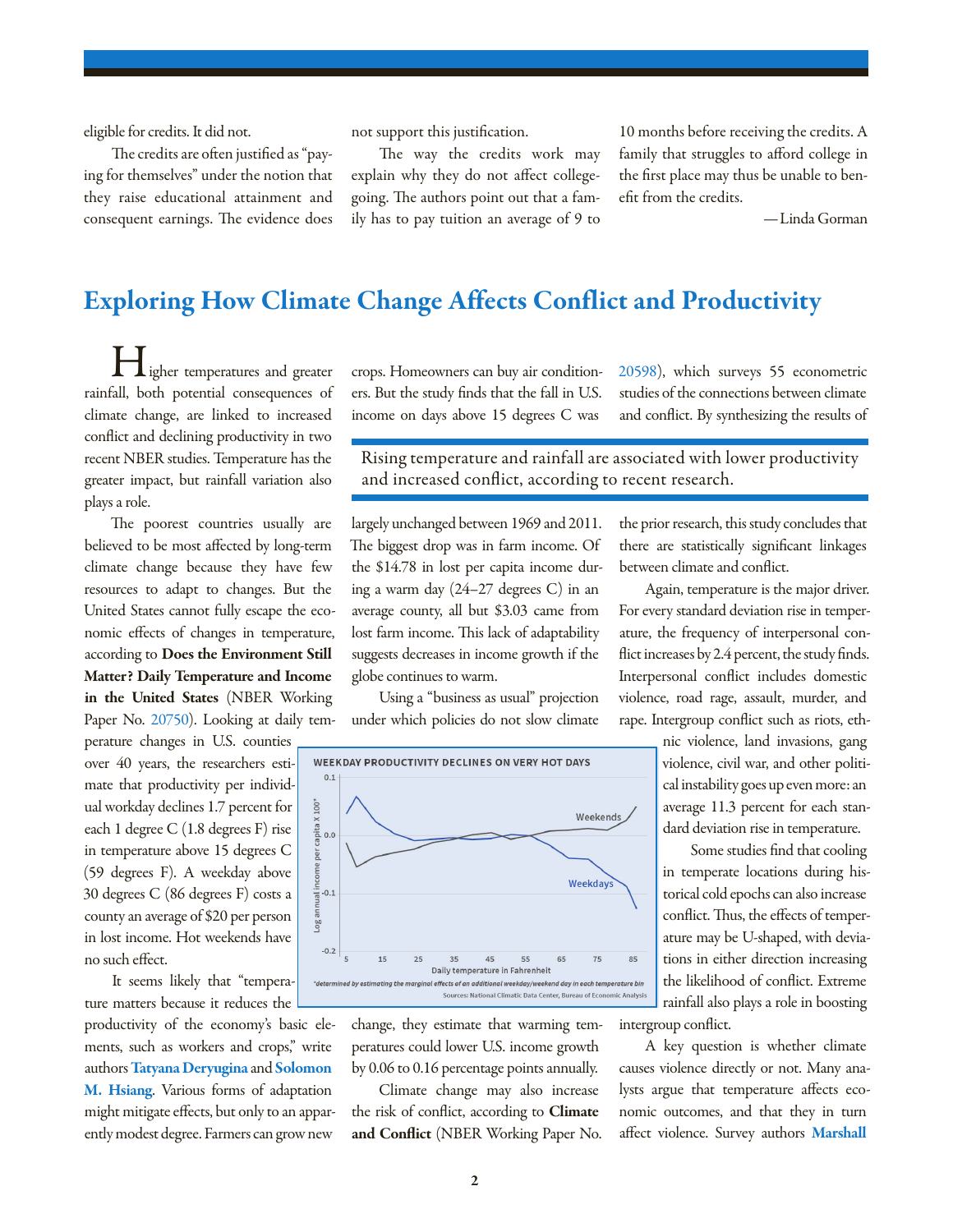[Burke](http://www.nber.org/people/marshall_burke), Hsiang, and [Edward Miguel](http://www.nber.org/people/edward_miguel) put it this way: "Climatic conditions never cause conflict alone, but changes in climate can alter the conditions under which certain social interactions occur and thus have the potential to change the likelihood that conflict results. The situation is similar to the rise in car accident rates during rainy days. Car accidents themselves are almost always due to some form of driver or mechanical error; however, heavy rainfall may increase the probability of a critical error or the risk that a small error has cascading effects that in turn generate a crash."

"…future anthropogenic climate change could worsen conflict outcomes across the globe in comparison to a future with no climatic changes, given the large expected increase in global surface temperatures and the likely increase in the variability of precipitation across many regions over coming decades," the survey's authors conclude.

—Laurent Belsie

### Secular Stagnation: The Long View

 $\mathbf I$  rowth economists are divided on whether the U.S. is facing a period of "secular stagnation"—an extended period of slow economic growth in the coming decades. In Secular Stagnation: The Long View (NBER Working Paper No. [20836\)](http://www.nber.org/papers/w20836), [Barry Eichengreen](http://www.nber.org/people/barry_eichengreen) considers four factors that could contribute to a persistent period of below-potential output and slow growth: a rise in saving due to the global integration of emerging markets, a decline in the rate of population growth, an absence of attractive investment opportunities, and a drop in the

relative price of investment goods. He concludes that a decline in the relative price of investment goods is the most likely contributor to an excess of saving over investment.

With regard to long-term future growth rates, a key point of debate is how to interpret, and project forward, the "Third Industrial Revolution": the computer age and the new economy it has created. Some argue that the economic impact of digital technology has

largely run its course, while others maintain that we have yet to experience the full effect of computerization. In this context, Eichengreen looks at the economic consequences of the age of steam and of the age of electrification. His analysis identifies two dimensions of the economic impact: "range of applicability" and "range of adaptation."

Range of applicability refers to the number of sectors or activities to which the key innovations can be applied. Use of the steam engine of the first industrial revolution for many years was limited to the tex-

tively limited impact on overall economic growth, Eichengreen writes, because computerization had deeply transformative effects on only a limited set of industries, including finance, wholesale and retail

The greater the changes required by new technologies, the author reasons, the more growth may slow in the short run, but once adaptation occurs growth should accelerate.

tile industry and railways, which accounted for only a relatively small fraction of economic activity. Electrification in the sec-



ond industrial revolution, says Eichengreen, had a larger impact on output and productivity growth because it affected a host of manufacturing industries, many individual households, and a wide range of activities within decades of its development.

The "computer revolution" of the second half of the 20th century had a relatrade, and the production of computers themselves. This perspective suggests that the implications for output and produc-

> tivity of the next wave of innovations will depend greatly on their range of applicability. Innovations such as new tools (quantum computers), materials (graphene), processes (genetic modification), robotics, and enhanced interactivity of digital devices all promise a broad range of applications.

> Range of adaptation refers to how comprehensively economic activity must be reorganized before positive impacts on output and pro-

ductivity occur. Eichengreen reasons that the greater the required range of adaptation, the higher the likelihood that growth may slow in the short run, as costly investments in adaptation must be made and existing technology must be disrupted.

Yet the slow productivity growth in the United States in recent years may have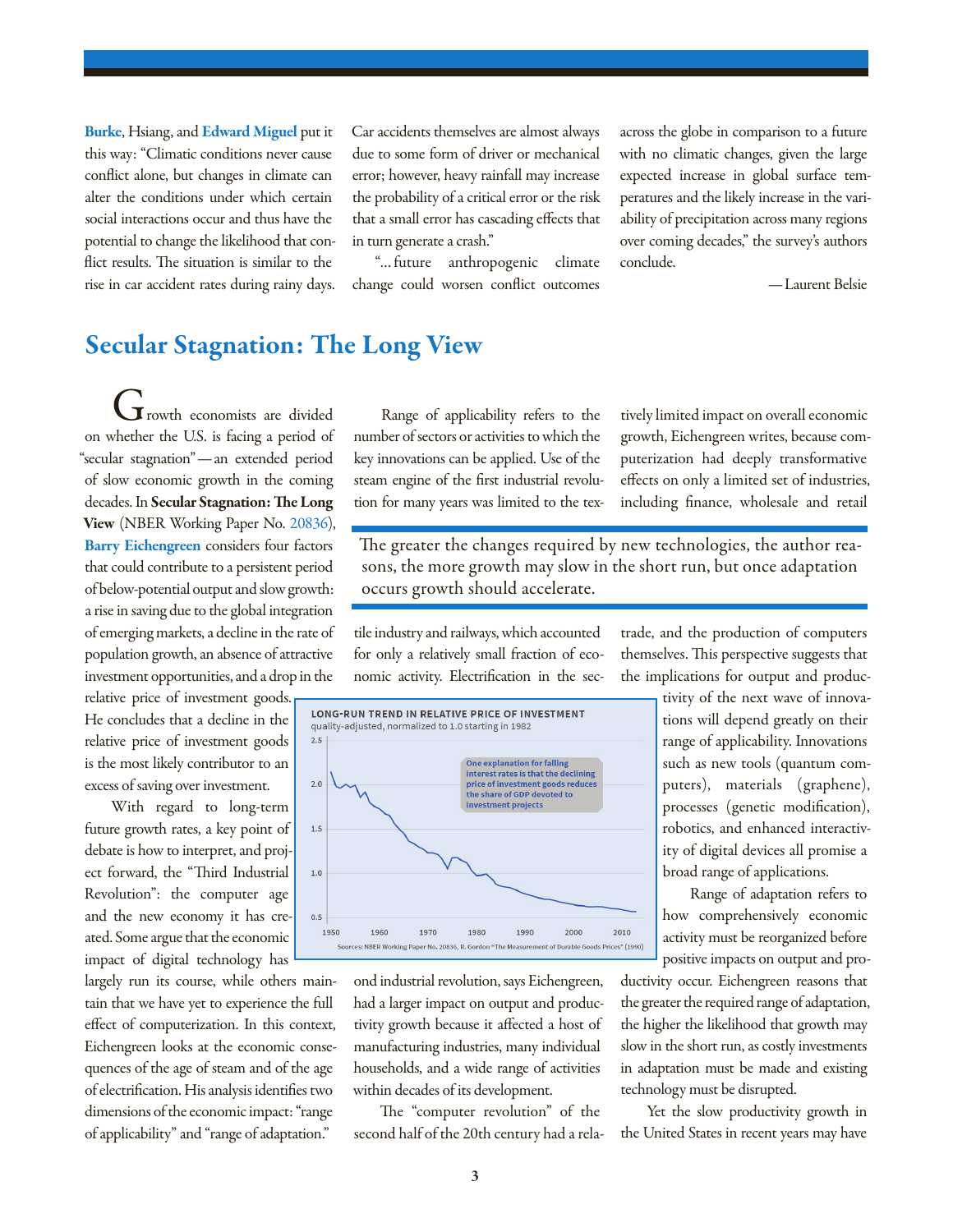positive implications for the future, he writes. Many connected activities and sectors—health care, education, industrial research, and finance—are being disrupted by the latest technologies. But

once a broad range of adaptations is complete, productivity growth should accelerate, he reasons. "This is not a prediction," Eichengreen concludes, "but a suggestion to look to the range of adaptation required

in response to the current wave of innovations when seeking to interpret our slow rate of productivity growth and when pondering our future."

—Matt Nesvisky

#### Effects of a Summer Youth Employment Program in NYC

**L** hroughout the United States, public employment and subsidized employment programs attempt to support individuals' labor market prospects. In many cases, these programs focus on encouraging youth employment, and summer youth employment in particular.

Three primary justifications are offered for such programs. One is to provide income support to youth and their families through wages earned in the program.

Another is to foster summer work experience that could improve future employment outcomes, particularly for disadvantaged youth who would otherwise have low summer employment rates, or improve educational outcomes. Some feel such opportunities might also help to keep program youth involved in socially productive activities and out of trouble, potentially improving outcomes like incarceration and mortality rates.

In The Effects of Youth

Employment: Evidence from New York City Summer Youth Employment Program Lotteries (NBER Working Paper No. [20810\)](http://www.nber.org/papers/w20810), [Alexander Gelber](http://www.nber.org/people/alexander_gelber), [Adam Isen,](http://www.nber.org/people/adam_isen) and [Judd B. Kessler](http://www.nber.org/people/judd_kessler) investigate the effects of summer employment by studying the Summer Youth Employment Program, which is administered by the New York City Department of Youth and Community Development. This is the largest youth employment program in the country. The authors merged youth program administrative data on 294,580

job lottery participants from the period 2005 through 2008 with IRS data on the universe of U.S. tax records, to New a moderate decrease in average earnings for three years following the program and has no impact on college enrollment.

Participation decreases the probability of incarceration and mortality, which has important implications for analyzing the net benefits of the program.

York State administrative incarceration data, and to administrative cause of death records from New York City.



The investigators find that youth program participation results in increases in average earnings and in the probability of employment in the year of program participation. Per person earnings average \$1085 during the year of participation. There is modest contemporaneous crowd-out of earnings from jobs that are not associated with the program—an earnings decline of \$209. Those who won the lottery had a 71 percentage point greater probability of employment than those who did not. Participation causes

Participation also decreases the probability both of incarceration and mortality, outcomes that have important implica-

> tions for analyzing the program's net benefits. The decline in the probability of incarceration is 0.1 percentage points—about a 10 percent reduction relative to the baseline incarceration rate. The decline in the probability of mortality is 0.08 percentage points—about a 20 percent reduction relative to the baseline mortality rate. Under standard costbenefit analysis, the benefits from the reduction in mortality are very large—certainly at least of the same

order of magnitude as the combined costs of the program.

The authors point out that as more years of data from youth program participation accumulate, it will become possible to investigate longer-term impacts of the program on cause of death and arrest experience. They also suggest that it would be of interest to use a randomized design to investigate whether the type of job into which an individual is placed has an effect on subsequent earnings and on career trajectories.

—Les Picker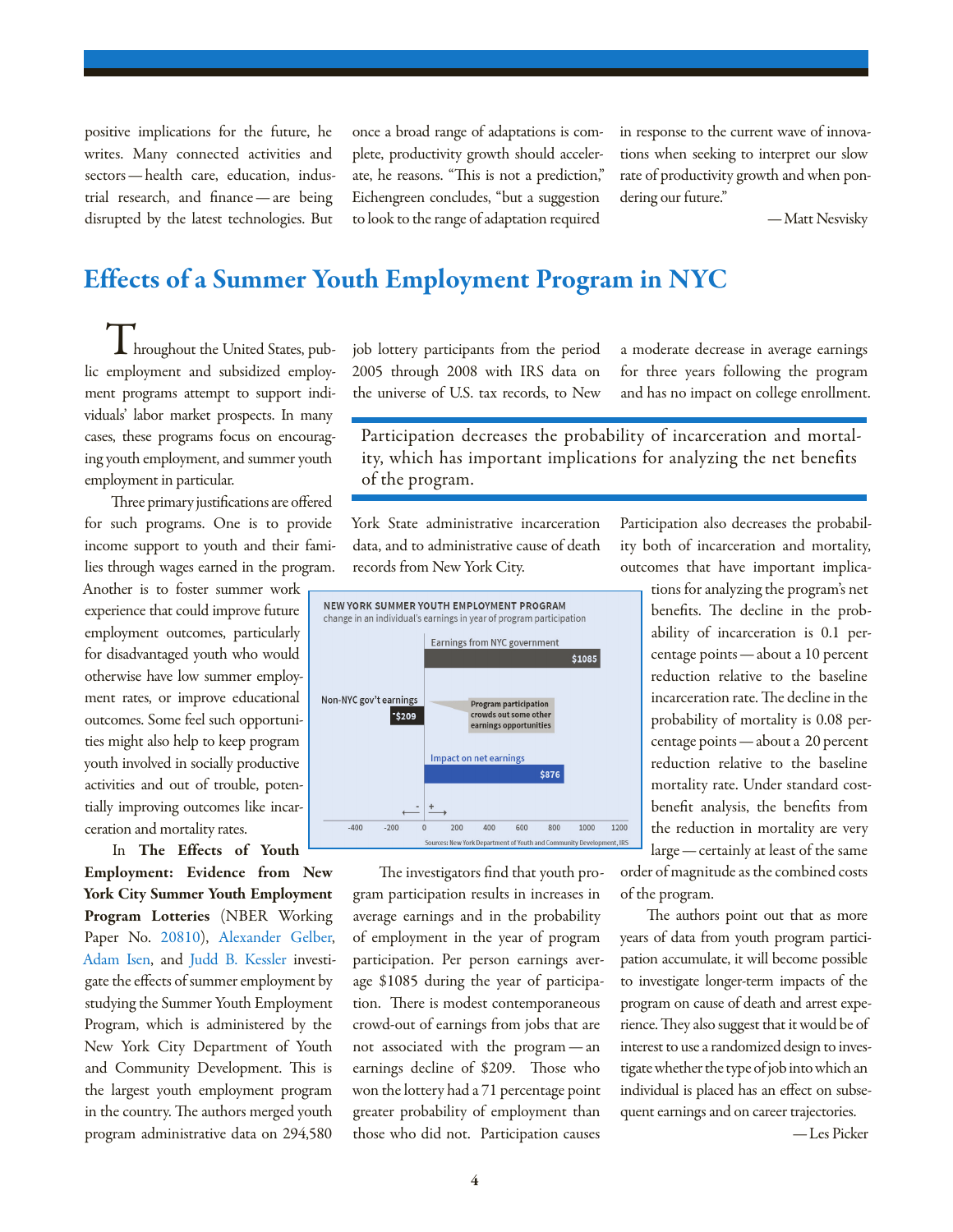## Glass Ceiling, Paper Floor: Gender Differences Among Top Earners, 1981–2012

Individuals in the top 1 percent of the income distribution in the United States earn 15 percent of all pre-tax income and pay 40 percent of all individual income taxes. In The Glass Ceiling and the Paper Floor: Gender Differences Among Top Earners, 1981– 2012 (NBER Working Paper No. [20560](http://www.nber.org/papers/w20560)), [Fatih Guvenen](http://www.nber.org/people/fatih_guvenen), [Greg Kaplan](http://www.nber.org/people/greg_kaplan), and [Jae Song](http://www.nber.org/people/jae_song) explore how the gender composition of this group has changed over the last three decades.

While the share of top earners who are women has been small throughout the period

being studied, the authors find that over time women have become better represented in the top earnings group. Once in this group, women have a much greater chance of staying there today than 30 years ago. This suggests that women are shoring up what the authors describe as the "paper floor" through which a substantial number of top earning women used to slip back into lowerearning brackets.

When earners were ranked by their average earnings over the 1981–

85 period, women made up 1.9 percent of the top 0.1 percent and 3.3 percent of those in the next 0.9 percent of the distribution. By comparison, when earners were ranked by their average earnings in the 2008–12 period, women represented 10.5 percent and 17 percent of those groups. In 1981–85 there were 50.6 men for every woman in the top 0.1 percent, compared to 8.5 in 2008–12. This change does not appear to be the result of rising earnings by some members of the cohorts that were in the labor force in the earlier period, but rather is attributable to a greater share of women in the top-earning ranks of younger cohorts.

The authors caution that those identified as top earners based on short-horizon measures like annual earnings may not correspond

to top earners based on lifetime labor market experience. Lifetime top earners have faster earnings growth between ages 25 and 43 than

In 2012, an individual had to earn at least \$291,000 to be in the top 1 percent and \$1,018,000 to be in the top 0.1 percent. For

While still small, the share of top earners who are women has increased over time, and women's chances of falling out of the top group have declined.

other groups, and the gender gap among top earners is largest among the 30-year-olds. The authors observe that this is consistent with the hypothesis that "career interruptions for fam-



ily reasons explain a substantial portion of the top earnings gender gap."

The data suggest that only 7 to 9 percent of the increase in the female share in the top percentiles is due to increased female labor force participation. The similarity of gender composition of groups of top earners across industries suggests that the increase in female top earner membership is an acrossthe-board phenomenon.

The data set for the study was a 10 percent sample of the Social Security Administration Master Earnings File from 1981 to 2012. This file contains all of the information reported by employers on employee W-2 forms each year. The authors' sample was limited to people aged 25 to 60 who had annual earnings of at least \$1,885, as measured in 2012 dollars.

the five-year period 2008 to 2012, average earnings of \$282,000 put an individual in the top 1 percent and earnings of \$918,000 put an individual in the top 0.1 percent. The

2012 sample mean and median incomes were \$51,000 and \$35,000, down from the five-year averages of \$53,000 and \$38,000. Between 1981–85 and 2008– 12, five-year average earnings grew by 139 percent for the top 0.1 percent, 63 percent for the top 1 percent, and 22 percent for the remaining 99 percent.

The authors conclude that a "dramatic increase in the persistence of female top earners has been an important factor in accounting for the rise in the share of females among top earners."

The degree of persistence at the top of the earnings distribution has increased over time for both men and women. In 1981, the chance that a woman in the top 0.1 percent of the earnings distribution would drop out of the top 1 percent in the next year was 64 percent. For women in the top 1 percent but not the top 0.1 percent, the analogous probability was 74 percent. For men, the comparable probabilities were 24 and 43 percent. In 2012, by comparison, the chance that a woman who was in the top 0.1 percent in 2011 fell below the top 1 percent was only 8 percent, compared with 7 percent for men. The corresponding probabilities for men and women in the top 1 percent, but not the top 0.1 percent, were 32 percent and 26 percent, respectively.

—Linda Gorman